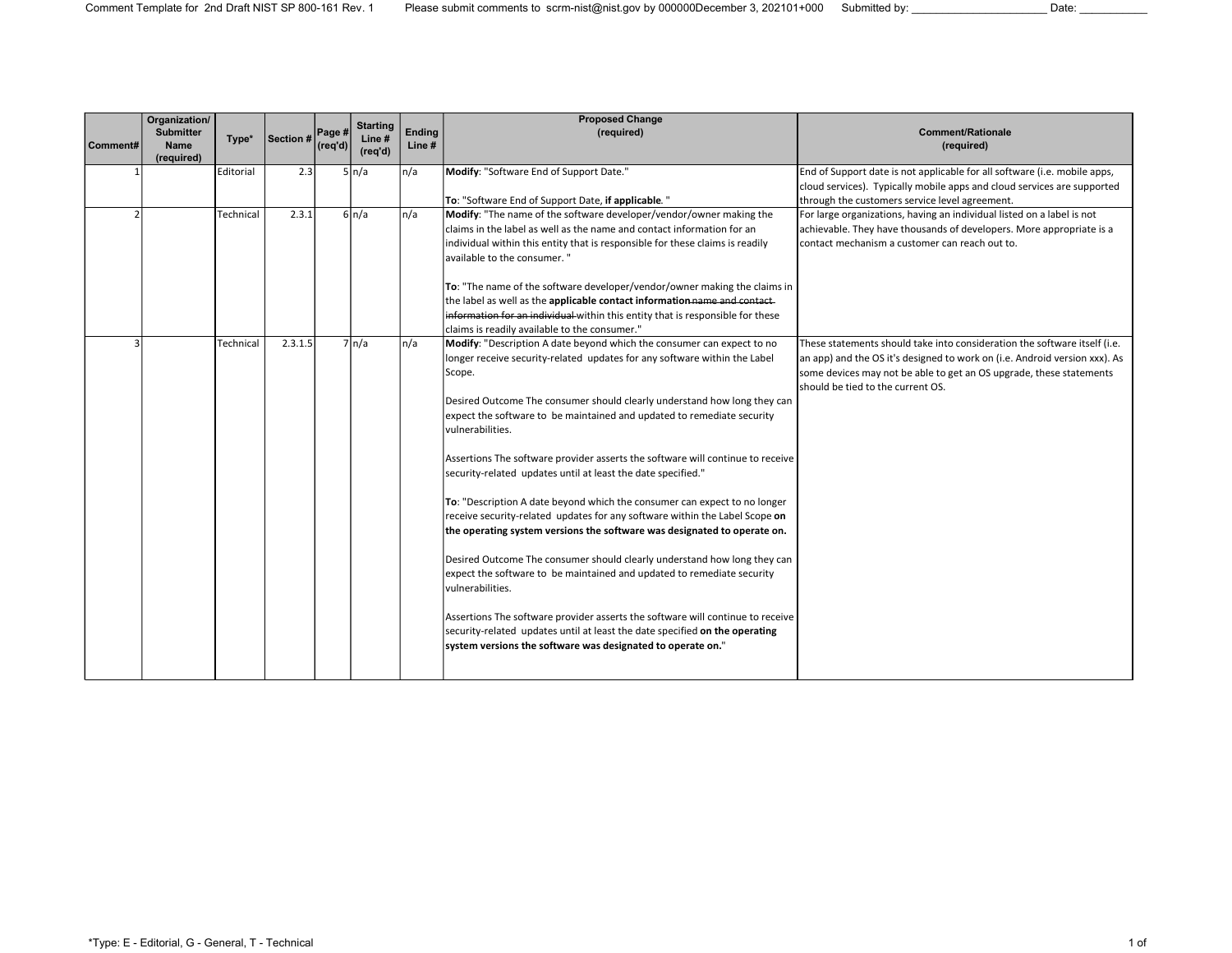|    | Technical | 2.3.1.6 |    | 7 n/a        | n/a | Modify: "The software provider asserts to reporting vulnerabilities to<br>consumers in a reasonable mechanism either through hosting vulnerability<br>information internally and/or reporting vulnerabilities to the National<br>Vulnerability Database [NVD] or other appropriate vulnerability repository." | It is necessary to specify that there may be vulnerabilities that do not put<br>consumer data at risk. In these instances, it is better for the customer for<br>it to be automatically fixed.                                |
|----|-----------|---------|----|--------------|-----|---------------------------------------------------------------------------------------------------------------------------------------------------------------------------------------------------------------------------------------------------------------------------------------------------------------|------------------------------------------------------------------------------------------------------------------------------------------------------------------------------------------------------------------------------|
|    |           |         |    |              |     | To: "The software provider asserts to either automatically fixing and                                                                                                                                                                                                                                         |                                                                                                                                                                                                                              |
|    |           |         |    |              |     | updating the software or to reporting asserts to reporting vulnerabilities                                                                                                                                                                                                                                    |                                                                                                                                                                                                                              |
|    |           |         |    |              |     | which put consumers at risk to consumers in a reasonable mechanism either                                                                                                                                                                                                                                     |                                                                                                                                                                                                                              |
|    |           |         |    |              |     | through hosting vulnerability information internally and/or reporting                                                                                                                                                                                                                                         |                                                                                                                                                                                                                              |
|    |           |         |    |              |     | vulnerabilities to the National Vulnerability Database [NVD] or other                                                                                                                                                                                                                                         |                                                                                                                                                                                                                              |
|    |           |         |    |              |     | appropriate vulnerability repository."                                                                                                                                                                                                                                                                        |                                                                                                                                                                                                                              |
|    | Technical | 2.3.2   |    | $8 \mid n/a$ | n/a | Modify: "The software provider uses a secure development process that<br>includes all applicable practices contained in the NIST SSDF[SSDF]."                                                                                                                                                                 | The NIST SSDF is not the only security development process that is well<br>recognized. Adding the general qualifiers of "industry recognized" and<br>"(i.e. NIST, etc)" provides more applicable options software providers. |
|    |           |         |    |              |     | To: "The software provider uses an industry recognized secure development                                                                                                                                                                                                                                     |                                                                                                                                                                                                                              |
|    |           |         |    |              |     | process (i.e. NIST, etc). that includes all applicable practices contained in the                                                                                                                                                                                                                             |                                                                                                                                                                                                                              |
|    |           |         |    |              |     | NIST SSDFISSDFI."                                                                                                                                                                                                                                                                                             |                                                                                                                                                                                                                              |
|    |           |         |    | n/a          | n/a | Modify: "Free from Known Vulnerabilities."                                                                                                                                                                                                                                                                    | Publicly known indicates its been published and available for everyone to<br>"Know" about.                                                                                                                                   |
|    | Technical | 2.3.3.1 | 8  |              |     | To: "Free from Publicly Known Vulnerabilities."                                                                                                                                                                                                                                                               |                                                                                                                                                                                                                              |
|    |           |         |    | n/a          | n/a | Modify: "The software provider asserts that all software is cryptographically<br>signed and provides a mechanism for consumers to verify the software they                                                                                                                                                    | Misspelling - "tampered", as-is the word is spelled incorrectly.                                                                                                                                                             |
|    |           |         |    |              |     | are using has not been tempered with."                                                                                                                                                                                                                                                                        |                                                                                                                                                                                                                              |
|    |           |         |    |              |     |                                                                                                                                                                                                                                                                                                               |                                                                                                                                                                                                                              |
|    |           |         |    |              |     | To: "The software provider asserts that all software is cryptographically                                                                                                                                                                                                                                     |                                                                                                                                                                                                                              |
|    |           |         |    |              |     | signed and provides a mechanism for consumers to verify the software they                                                                                                                                                                                                                                     |                                                                                                                                                                                                                              |
|    | Editorial | 2.3.3.2 | 8  |              |     | are using has not been tampered tempered with."                                                                                                                                                                                                                                                               |                                                                                                                                                                                                                              |
|    |           |         |    | n/a          | n/a | Modify: "All cryptographic algorithms utilized by the software follow NIST<br>cryptographic standards and guidelines [CSG]. "                                                                                                                                                                                 | NIST cryptographic guidelines are a solid base, but there should be a<br>general qualifier added to be more inclusive and verify that the vendor                                                                             |
|    |           |         |    |              |     |                                                                                                                                                                                                                                                                                                               | does not use any NIST deprecated algorithms.                                                                                                                                                                                 |
|    |           |         |    |              |     | To: "All cryptographic algorithms utilized by the software follow NIST                                                                                                                                                                                                                                        |                                                                                                                                                                                                                              |
|    |           |         |    |              |     | cryptographic standards and guidelines [CSG], or are of comparable or better                                                                                                                                                                                                                                  |                                                                                                                                                                                                                              |
|    | Technical | 2.3.3.5 |    |              |     | cryptographic strength."                                                                                                                                                                                                                                                                                      |                                                                                                                                                                                                                              |
|    |           |         |    | n/a          | n/a | Modify: "The software relies on a system outside the purview of the software Remove the example. The example does not add relevance to the                                                                                                                                                                    |                                                                                                                                                                                                                              |
|    |           |         |    |              |     | to provide for or enforce data encryption. For example, the software may rely previous sentence.<br>on the mobile operating system to provide for and enforce data encryption                                                                                                                                 |                                                                                                                                                                                                                              |
|    |           |         |    |              |     | for data at rest."                                                                                                                                                                                                                                                                                            |                                                                                                                                                                                                                              |
|    |           |         |    |              |     |                                                                                                                                                                                                                                                                                                               |                                                                                                                                                                                                                              |
|    |           |         |    |              |     | To: "The software relies on a system outside the purview of the software to                                                                                                                                                                                                                                   |                                                                                                                                                                                                                              |
|    |           |         |    |              |     | provide for or enforce data encryption. For example, the software may rely on                                                                                                                                                                                                                                 |                                                                                                                                                                                                                              |
|    | Technical | 2.3.3.5 | 9  |              |     | the mobile operating system to provide for and enforce data encryption for-<br>data at rest."                                                                                                                                                                                                                 |                                                                                                                                                                                                                              |
|    |           |         |    | n/a          | n/a | Modify: "encrypted when stored or transmitted and if this is done by the                                                                                                                                                                                                                                      | In this context, use of "or externally" is unclear and unnecessary.                                                                                                                                                          |
|    |           |         |    |              |     | software itself or externally."                                                                                                                                                                                                                                                                               |                                                                                                                                                                                                                              |
|    |           |         |    |              |     | To: "encrypted when stored or transmitted and if this is done by the                                                                                                                                                                                                                                          |                                                                                                                                                                                                                              |
|    |           |         |    |              |     | software itself or externally."                                                                                                                                                                                                                                                                               |                                                                                                                                                                                                                              |
| 10 | Editorial | 2.3.4.1 | 10 |              |     |                                                                                                                                                                                                                                                                                                               |                                                                                                                                                                                                                              |